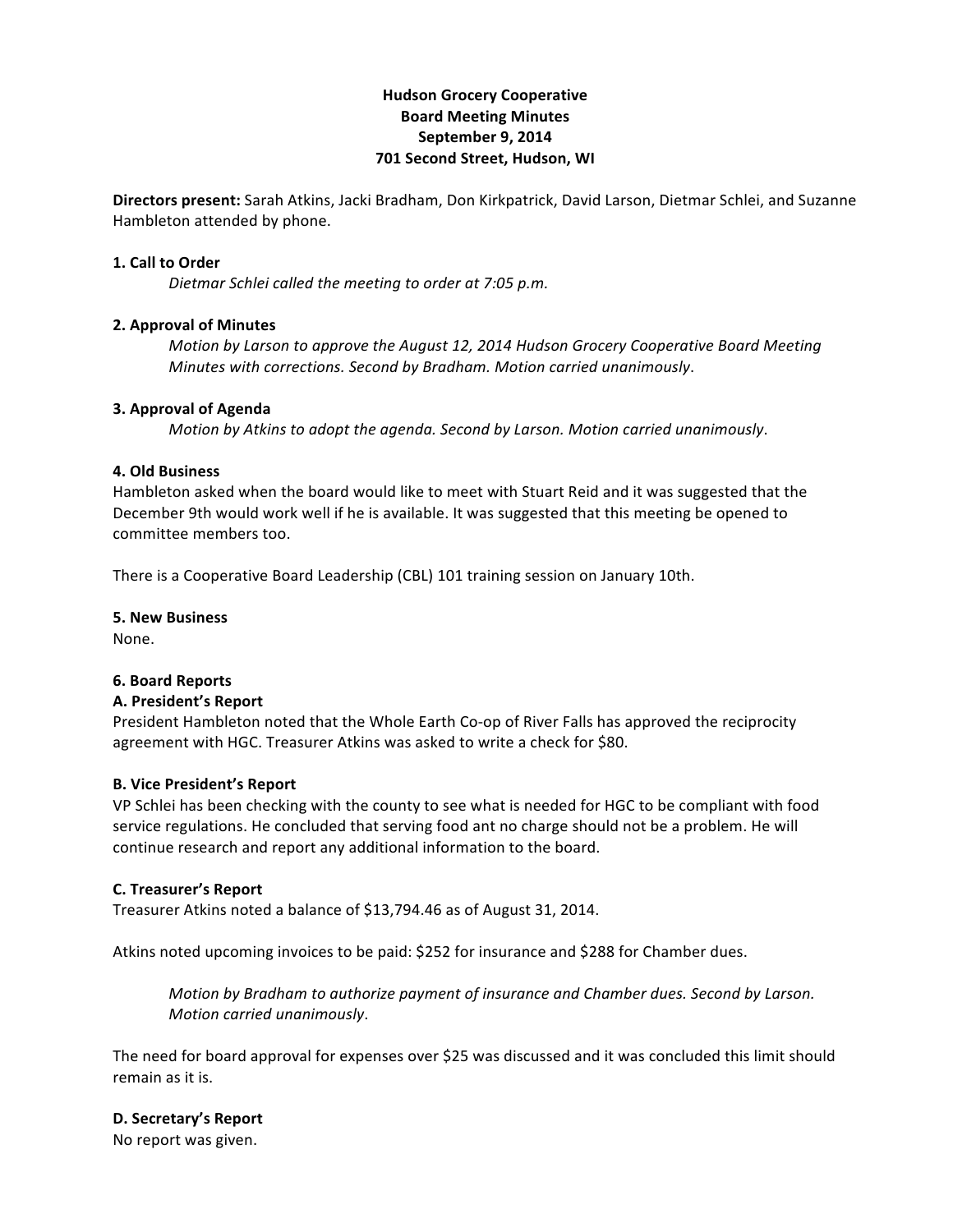# **E. Other Director's Report**

It was noted that new members receive a thank you and member survey. Follow up is done as the come in, as the owner volume increases this may only be done on a monthly basis.

# **7.'Committee'Reports**

# **A.'Fundraising and'Finance'**

Treasurer Atkins noted the Ownership Committee continues to seek someone with financial experience to fill the vacancy on the Finance Committee.

## **B.'Ownership and'Volunteers**

Refund to Owner 164 Nora and Jeff Boerner who moved to Jowa.

Six new HGC ownership applications were presented to the Board.

222 - Danielle Ailts Campeau 223 - Val Aune 225 - Jill Halberg 226 - Al Duratti 227 - Angel Duratti 164 - Charles Roberts (reassigned old number)

*Motion by Atkins to approve six new HGC ownership applications. Second by Larson. Motion carried(unanimously*.

Discussion followed about issuing ownership refunds and it was concluded that at this stage of development HGC will continue to offer full refunds. As HGC grows the board may wish to review this topic.

*Motion by Hambleton to approve refund of owner 164. Second by Atkins. Motion carried unanimously*.

Volunteers distributed brochure in downtown Hudson in August.

The Spirit of St. Croix Art Festival is on September 27th and 28th. The HGC booth's activity will use vegetables for stamping. Bradham has offered to co-chair the event and so far, two volunteers are available to work at the booth.

Volunteers are still needed for the September HGC brochure distribution and three volunteers are interested in acting as HGC ambassadors and make presentations to groups.

A lead person is still needed to organize the Annual meeting. Larson noted his wife my be interested in helping with this event.

# **C.'Marketing'and'Communication**

Brochure distributed in downtown will be this Saturday.

HGC will have a table at Rue Marche on Thursday evening for Girls Night Out.

*Motion by Hambleton to approve \$40 for apples to use as a giveaway for Girls Night Out. Second* by Larson. Motion carried unanimously.

HGC is partnering wit the Chapter Two bookstore to launch a new book club. The first meeting is scheduled for November 20th with a discussion on the book "Turn Here Sweet Corn."